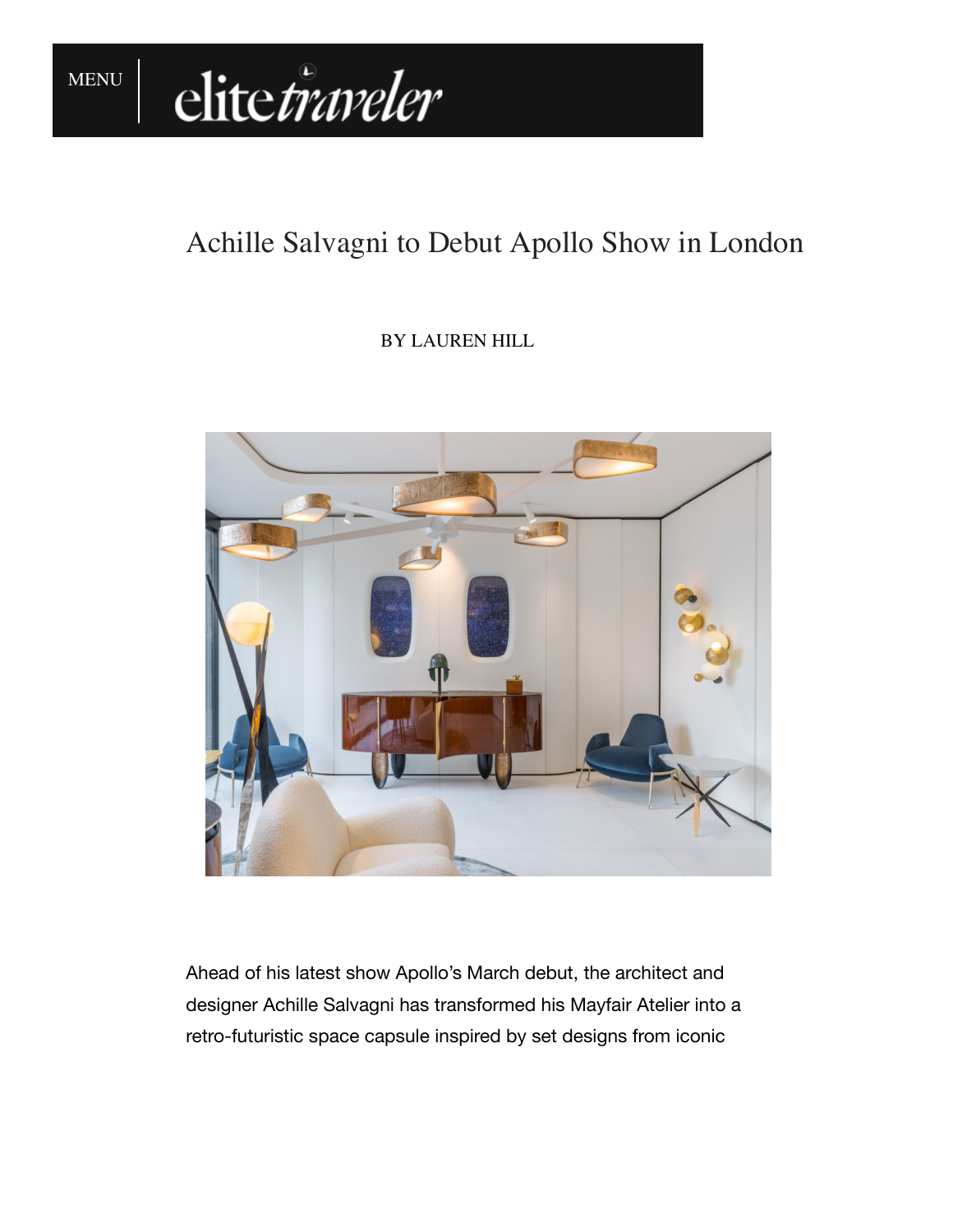science fiction movies. Drawing on his fascination of space tourism and interest in the aesthetics of *2001: A Space Odyssey* by Stanley Kubrick, Salvagni has created his own spacecraft – a composition that features three new pieces of his work, along with a selection of items from his classic collection.

In the first room an all-white floor, ceiling and paneled walls act as the installation's backdrop, with portholes looking out into space. This stark white background complements the designer's earthy and metallic signature pieces, which are crafted from natural materials such as onyx, 24K gold-plated bronze and European walnut, incorporating organic texture and soft curves. This juxtaposition between the objects and their surroundings explores the harmony between tradition and innovation.



A classic Spider chandelier in white patinated cast bronze and backlit onyx act as the focal point for this room. And this is joined by Emerald and Menhir side tables and softer Papillia armchairs, which are a new version of the successful dining chair introduced in November 2017 by the designer. The new Bubbles wall sconces are reminiscent of the original design conceived for Jeff Koons, and the two cabinets, Silk and Roma then further enhance the space with their natural materials and artisan detail.